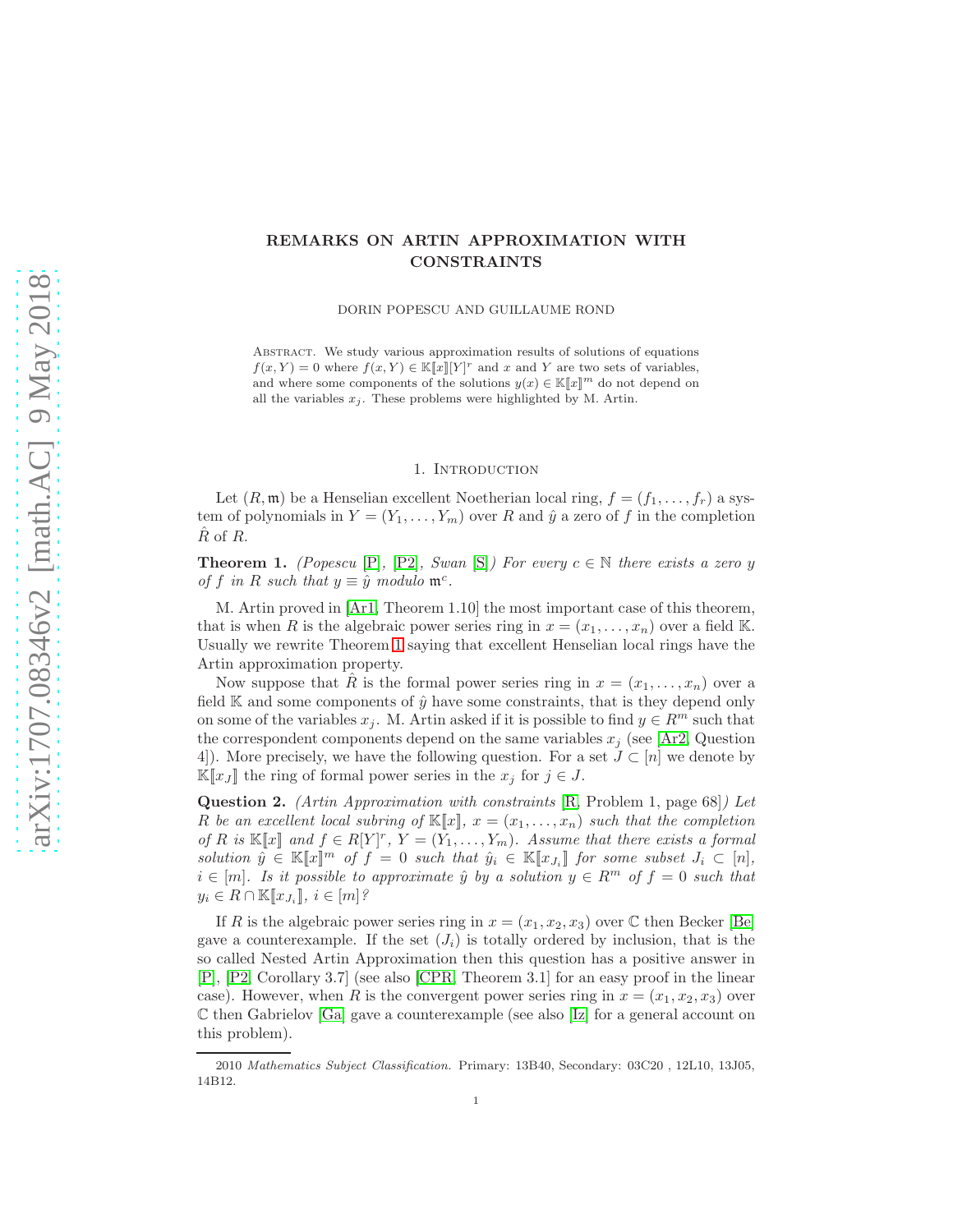A field extension  $K \subset K'$  is algebraically pure (see [\[P1\]](#page-8-7), [\[BNP\]](#page-7-3)) if every finite system of polynomial equations has a solution in  $K$  if it has one in  $K'$ . Any field extension of an algebraically closed field is algebraically pure [\[P1\]](#page-8-7). In connection with Question [2](#page-0-1) the following theorem was proved.

<span id="page-1-0"></span>**Theorem 3.** (Kosar-Popescu [\[KP,](#page-8-8) Theorem 9]) Let  $K \to K'$  be an algebraically pure morphism of fields and  $x = (x_1, \ldots, x_n)$ . Let  $J_i$ ,  $i \in [m]$  be subsets of  $[n]$ , and  $A_i = \mathbb{K}\langle x_{J_i} \rangle$ , resp.  $A'_i = \mathbb{K}'\langle x_{J_i} \rangle$ ,  $i \in [m]$  be the algebraic power series in  $x_{j_I}$  over K resp. K'. Set  $\mathcal{N} = A_1 \times \cdots \times A_m$  and  $\mathcal{N}' = A'_1 \times \cdots \times A'_m$ . Let f be a system of polynomials from  $\mathbb{K}\langle x\rangle[Y], Y = (Y_1, \ldots, Y_m),$  and  $\hat{y} \in \mathcal{N}'$ , such that  $f(\hat{y}) = 0$ . Then there exist  $y \in \mathcal{N}$  such that  $f(y) = 0$  and  $\text{ord}(y_i) = \text{ord}(\hat{y}_i)$  for  $i \in [m]$ .

The goal of our paper is to replace somehow in Theorem [3](#page-1-0) the algebraic power series by formal power series (see Theorem [14\)](#page-5-0) and to state a certain Artin strong approximation with constraints property of the formal power series ring in  $x$  over a field K which is so-called  $\aleph_0$ -complete (see Corollary [16\)](#page-6-0). This condition on K is necessary (see Remarks [15,](#page-5-1) [17\)](#page-6-1). Finally we apply these results to extend approximation results due to J. Denef and L. Lipshitz for differential equations with coefficients in the ring of univariate polynomials to the case of several indeterminates (see Corollaries [18](#page-6-2) and [20\)](#page-7-4).

Finite fields, uncountable algebraically closed fields and ultraproducts of fields over N are  $\aleph_0$ -complete (see Theorem [5\)](#page-1-1). If  $(\mathbb{K}_n)_n$  is a sequence of fields and  $\mathcal F$  is an ultrafilter of  $\mathbb N$  we denote by  $(\mathbb{K}_n)^*$  the ultraproduct (over the natural numbers) defined as  $(\prod_{n\in\mathbb{N}}\mathbb{K}_n)/\mathcal{F}$ , that is the factor of  $(\prod_{n\in\mathbb{N}}\mathbb{K}_n)$  by the ideal  $\{(x_n)_{n\in\mathbb{N}}\in\left(\prod_{n\in\mathbb{N}}\mathbb{K}_n\right):\{n\in\mathbb{N}:x_n=0\}\in\mathcal{F}\}\.$  When K is a single field,  $\mathbb{K}^*$ denotes the ultrapower  $\left(\prod_{n\in\mathbb{N}}\mathbb{K}\right)/\mathcal{F}.$ 

#### 2. Solutions of countable systems of polynomial equations

**Definition 4.** Let  $\mathbb{K}$  be a field. We say that  $\mathbb{K}$  is  $\aleph_0$ -complete if every countable system  $S$  of polynomial equations (in a countable number of indeterminates) has a solution in  $\mathbb K$  if and only if every finite sub-system of S has a solution in  $\mathbb K$ .

<span id="page-1-1"></span>**Theorem 5.** The following fields are  $\aleph_0$ -complete:

- a) Every finite field.
- b) Every uncountable algebraically closed field.
- c) Every ultraproduct of fields over the natural numbers.

Remark 6. Every ultraproduct is either finite or uncountable. So every algebraically closed field which is an ultraproduct is necessarily uncountable.

*Proof.* Let  $S$  be a system of countably many polynomial equations with coefficients in a field K. We list the polynomial equations of S as  $P_1, \ldots, P_n, \ldots$  which depends on the variables  $x_1, \ldots, x_l, \ldots$ 

For any  $N \in \mathbb{N}$  let  $D_N$  be an integer such that the polynomials  $P_i$ , for  $i \leq N$ , depend only on the  $x_j$  for  $j \leq D_N$ .

Let us define the canonical projection maps:

$$
\pi_{l,k} : \mathbb{K}^l = \mathbb{K}^k \times \mathbb{K}^{l-k} \longrightarrow \mathbb{K}^k \quad \forall l \geq k \geq 1
$$

that sends the vector  $(x_1, \ldots, x_l)$  onto  $(x_1, \ldots, x_k)$ . We also define the projection maps

$$
\pi_k:\mathbb{K}^\mathbb{N}\longrightarrow\mathbb{K}^k\quad\forall k\geq 1
$$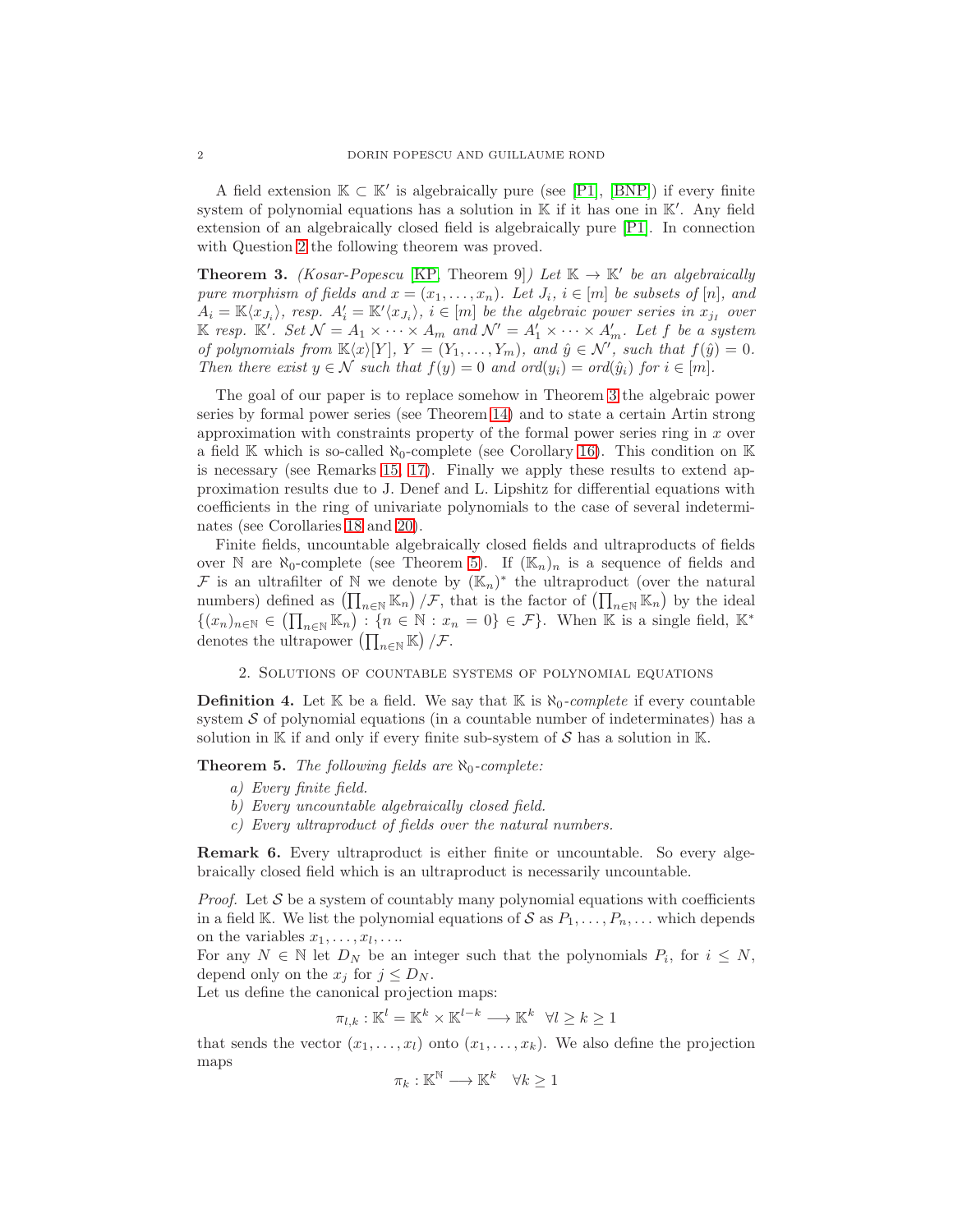that send the sequence  $(x_1, \ldots, x_n, \ldots)$  onto  $(x_1, \ldots, x_k)$ . Let

$$
V_{\infty} := \{ x = (x_n)_n \in \mathbb{K}^{\mathbb{N}} \mid P_i(x) = 0 \,\,\forall i \in \mathbb{N} \}
$$

and

$$
V_N := \{ x = (x_n)_n \in \mathbb{K}^{\mathbb{N}} \mid P_1(x) = \ldots = P_N(x) = 0 \} \quad \forall N \in \mathbb{N}.
$$

Then we have that  $V_{\infty} = \cap_{N \in \mathbb{N}} V_N$ . By assumption, for every integer  $N \geq 1$  we have that

$$
V_N = \pi_{D_N}(V_N) \times \mathbb{K}^{\mathbb{N}\setminus\{1,\dots,D_N\}}.
$$

For every positive integers  $N$  and  $k$  we define

$$
C_N^k = \pi_k(V_N).
$$

Now set

$$
C^k := \cap_{N \in \mathbb{N}} C_N^k.
$$

We claim that, if for every  $k, C_k \neq \emptyset$ , then S has a solution; indeed, by construction  $(x_1, \ldots, x_k) \in C^k$  if and only if for every N and k there exists  $(x_{k+1}, \ldots, x_k) \in \mathbb{K}^{\mathbb{N}}$ such that  $(x_1, \ldots, x_k, x_{k+1}, \ldots) \in V_N$ . In particular  $\pi_{k+1,k}(C^{k+1}) = C^k$  for every k.

Now let  $x_1 \in C^1$ . Then there exists  $x_2 \in \mathbb{K}$  such that  $(x_1, x_2) \in C^2$ . By induction we can find a sequence of elements  $x_n \in \mathbb{K}$  such that for every k

$$
(x_1,\ldots,x_k)\in C^k.
$$

Thus the sequence  $x = (x_n)_n \in V_N$  for every N so it belongs to  $V_\infty$ . Hence S has a solution.

a) Let us assume that  $K$  is a finite field.

Then the  $C_N^k$  are finite subsets of  $\mathbb{K}^k$ . Since  $V_{N+1} \subset V_N$  for every N, the sequence  $(C_N^k)_N$  is decreasing so it stabilizes. Therefore  $C_k \neq \emptyset$  and S has a solution.

b) Now let us assume that  $\mathbb K$  is an uncountable algebraically closed field. We have that

$$
C_N^k = \pi_k(V_N) = \pi_{D_N,k} \left( \{ x = (x_1, \ldots, x_{D_N}) \in \mathbb{K}^{D_N} \mid P_1(x) = \ldots = P_N(x) = 0 \} \right).
$$

Thus the  $C_N^k$  are constructible subsets of  $\mathbb{K}^k$  since  $\mathbb K$  is algebraically closed (by Chevalley's Theorem). Let us recall that a constructible set is a finite union of sets of the form  $X\Y$  where X and Y are Zariski closed subsets of  $\mathbb{K}^k$ .

Thus the sequence  $(C_N^k)_N$  is a decreasing sequence of constructible subsets of  $\mathbb{K}^k$ . Let  $F_N^k$  denote the Zariski closure of  $C_N^k$ . Then the sequence  $(F_N^k)_N$  is a decreasing sequence of Zariski closed subsets of  $\mathbb{K}^k$ . By Noetherianity this sequence stabilizes, i.e.  $F_N^k = F_{N_0}^k$  for every  $N \ge N_0$  and some positive integer  $N_0$ . By assumption  $C_{N_0}^k \neq \emptyset$  so  $F_{N_0}^k \neq \emptyset$ . Let F be an irreducible component of  $F_{N_0}^k$ .

Since  $C_N^k$  is constructible,  $C_N^k = \bigcup_i (X_i^N \setminus Y_i^N)$  for a finite number of Zariski closed sets  $X_i^N$  and  $Y_i^N$  with  $X_i^N \setminus Y_i^N \neq \emptyset$  and  $X_i^N$  is assumed irreducible. Since  $X_i^N$  is irreducible the Zariski closure of  $X_i^N \backslash Y_i^N$  is  $X_i^N$ . Therefore for  $N \ge N_0$  we have that

$$
F_{N_0}^k = F_N^k = \cup_i X_i^N.
$$

But F being irreducible, for every  $N \ge N_0$  one of the  $X_i^N$  has to be equal to F. Thus for every  $N \ge N_0$  there exists a closed proper subset  $Y_N \subset F$  such that

$$
F \backslash Y_N \subset C_N^k \quad \forall N \ge N_0.
$$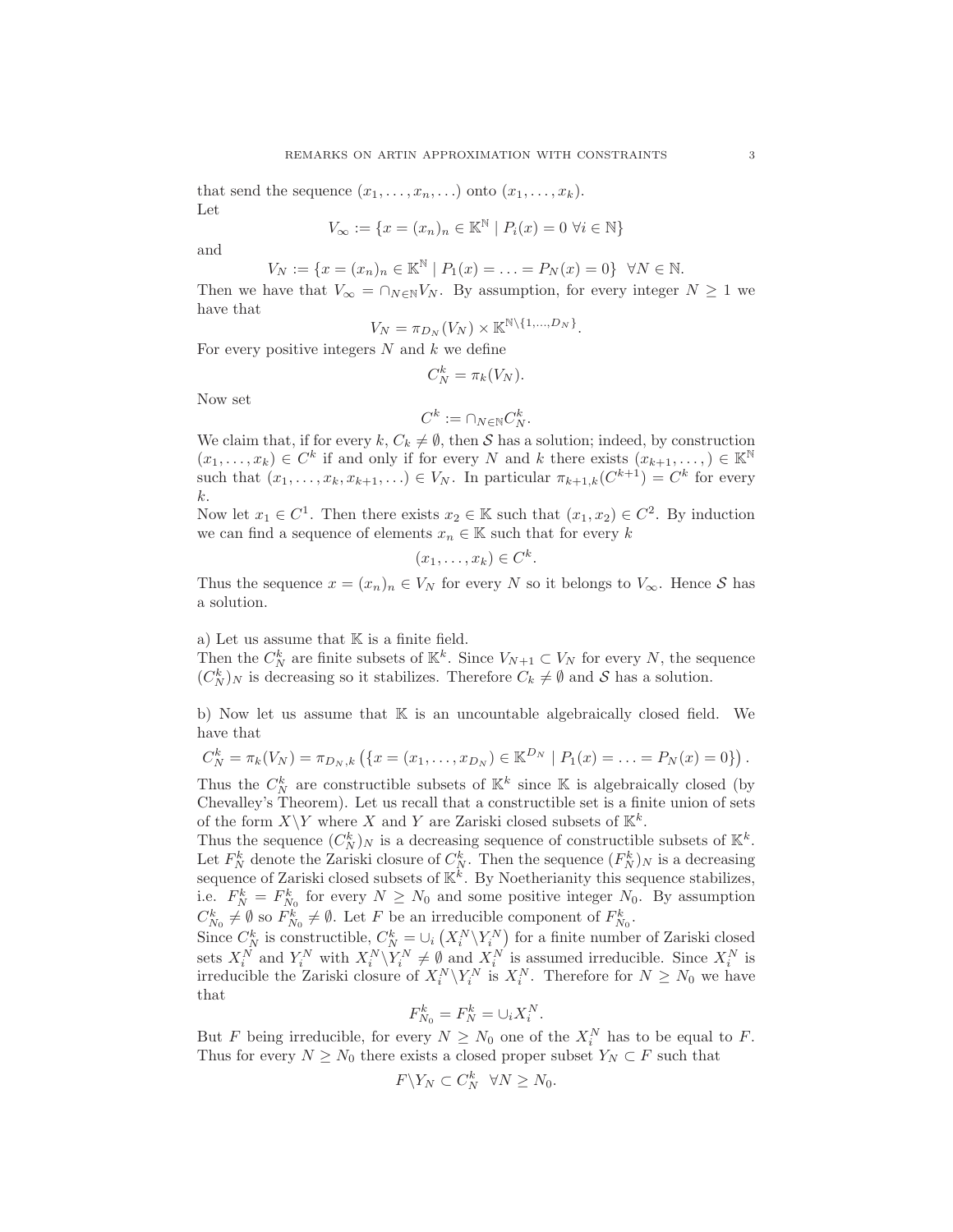Since  $\mathbb K$  is uncountable

$$
\bigcup_{N\geq N_0} Y_N \subsetneq F.
$$

This is a well known fact (see for instance Exercice 5.10, [\[Li\]](#page-8-9) p. 76). This implies that  $C^k \neq \emptyset$  and S has a solution.

Finally c) is given as in Lemma 2.17 [P1]. 
$$
\Box
$$

**Remark 7.** It is quite straightforward to prove that a field  $\mathbb{K}$  that is  $\aleph_1$ -saturated is  $\aleph_0$ -complete (for the definition of a saturated model see [\[CK,](#page-8-10) Section 2.3]). One can prove that the three fields of Theorem [5](#page-1-1) are  $\aleph_1$ -saturated providing an alternative proof of the fact that these fields are  $\aleph_0$ -complete.

**Example 8.** Let  $\mathbb{K} = \overline{\mathbb{Q}}$  be the algebraic closure of  $\mathbb{Q}$ . Since  $\overline{\mathbb{Q}}$  is countable we may list its elements as  $\alpha_1, \alpha_1, \ldots, \alpha_l, \ldots$ . Let S be the system of equations:

$$
P_1 = 0, P_l = (x_1 - \alpha_l) x_l - 1 = 0 \quad \forall l \ge 2.
$$

For every integer  $N \geq 1$  the vector

$$
\left(\alpha_N, \frac{1}{\alpha_N - \alpha_2}, \dots, \frac{1}{\alpha_N - \alpha_{N-1}}\right) \in \mathbb{K}^{N-1}
$$

is a solution of

$$
P_1=\cdots=P_{N-1}=0.
$$

But S has no solution. Indeed if  $x = (x_1, \ldots, x_n, \ldots) \in \mathbb{K}^{\mathbb{N}}$  was a solution of S then we would have that

(2.1) (x<sup>1</sup> − αl)x<sup>l</sup> = 1 ∀l ≥ 2.

But  $x_1 \in \mathbb{Q}$  so  $x_1 = \alpha_{l_0}$  for some  $l_0 \geq 0$ . Thus [\(3.2\)](#page-5-2) for  $l = l_0$  would give

$$
0 = (x_1 - \alpha_{l_0})x_{l_0} = 1
$$

which is impossible. So  $\overline{Q}$  is not an  $\aleph_0$ -complete field.

**Example 9.** Let  $\mathbb{K} = \mathbb{R}$  be the field of real numbers. Let S be the system of equations:

$$
P_1 = 0, P_l = x_l^2 - (x_1 - l) = 0 \quad \forall l \ge 2.
$$

Then  $P_1 = \cdots = P_l = 0$  has a solution  $x = (x_1, \ldots, x_n)$  if and only if  $x_1 - l \geq 0$ . In particular S has no solution. So  $\mathbb R$  is not an  $\aleph_0$ -complete field.

### 3. Approximation with constraints

We recall some elementary facts on algebraically pure field extensions, referring to [\[P1\]](#page-8-7) and [\[BNP,](#page-7-3) (2.3)] for details.

**Remark 10.** (1) If  $K \rightarrow L$  is a field extension of real closed fields then it is algebraically pure.

- (2) If K is an infinite field and  $x = (x_1, \ldots, x_n)$  then  $K \longrightarrow K(x)$  is algebraically pure. [\[P1\]](#page-8-7)
- (3) If K is a field and  $x = (x_1, \ldots, x_n)$ , we denote by  $\mathbb{K} \langle x \rangle$  the field of algebraic power series, and by  $\mathbb{K}\{\{x\}\}\$  the field of convergent power series (when  $\mathbb K$ is a complete valued field). Then  $\mathbb{K}\langle\langle x \rangle\rangle \longrightarrow \mathbb{K}\lbrace\{x\}\rbrace$  and  $\mathbb{K}\lbrace\{x\}\rbrace \longrightarrow \mathbb{K}\langle\langle x \rangle\rangle$ are algebraically pure by Artin approximation theorem. [\[Ar1\]](#page-7-0)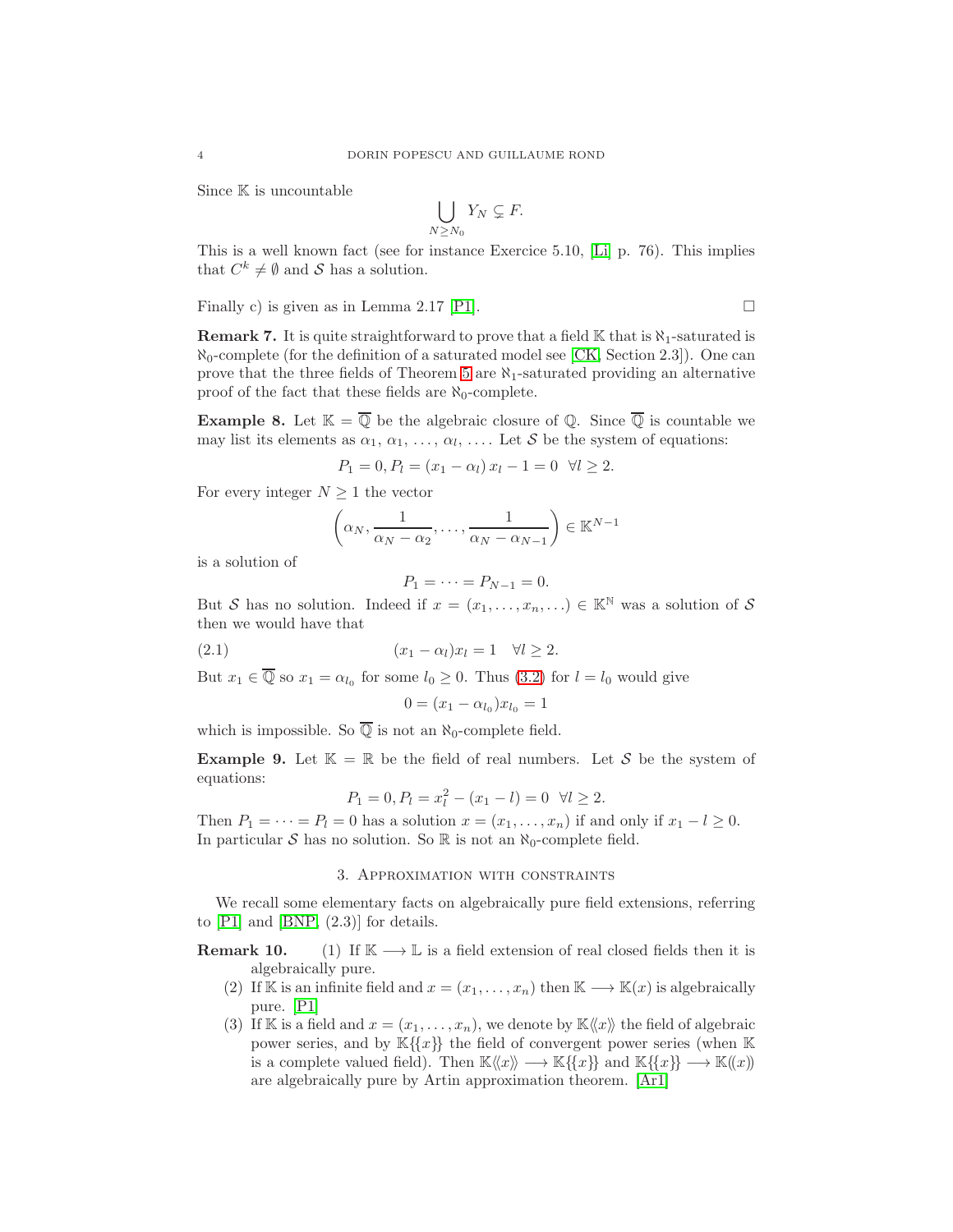(4) If  $\mathbb{K}_1 \longrightarrow \mathbb{K}_2$  and  $\mathbb{K}_2 \longrightarrow \mathbb{K}_3$  are algebraically pure then  $\mathbb{K}_1 \longrightarrow \mathbb{K}_3$  is algebraically pure. [\[P1\]](#page-8-7)

<span id="page-4-1"></span>**Lemma 11.** [\[BNP\]](#page-7-3) Let  $K$  be a field and let  $K^*$  be an ultrapower of  $K$ . Then the morphism  $K \longrightarrow K^*$  sending every element  $a \in K$  onto the constant sequence  $(a, \ldots, a, \ldots)$  is algebraically pure.

*Proof.* Let  $S = (P_i)_{i \in I}$  be a finite system of polynomial equations with coefficients in K in the indeterminates  $Y_1, \ldots, Y_m$ . Let us assume that there exists  $y^* \in (\mathbb{K}^*)^m$ such that

$$
P_i(y^*) = 0 \quad \forall i \in I.
$$

Let  $(y_n)_{n\in\mathbb{N}}\in (\mathbb{K}^m)^{\mathbb{N}}$  be a sequence whose image in  $(\mathbb{K}^*)^m$  is  $y^*$ . There for every  $i \in I$  there exists  $\mathcal{U}_i \in \mathcal{F}$  (here  $\mathcal{F}$  denotes the ultrafilter such that  $\mathbb{K}^* = \mathbb{K}^{\mathbb{N}}/\mathcal{F}$ ) such that

$$
\forall n \in U_i, \quad P_i(y_n) = 0.
$$

Since I is finite the intersection  $\mathcal{U} := \bigcap_{i \in I} \mathcal{U}_i \in \mathcal{F}$ . Thus for every  $n \in \mathcal{U}$  we have that

$$
P_i(y_n) = 0 \quad \forall i \in I.
$$

Hence S has a solution in  $\mathbb{K}^m$ . Therefore  $\mathbb{K} \longrightarrow \mathbb{K}^*$  is algebraically pure.

<span id="page-4-0"></span>**Proposition 12.** Let  $\mathbb{K}$  be a  $\aleph_0$ -complete field. Let  $x = (x_1, \ldots, x_n)$ ,  $Y = (Y_1, \ldots, Y_m)$ ,  $f = (f_1, \ldots, f_r) \in \mathbb{K}[\![x]\!] [Y]^r$  and  $J_i \subset [n], i \in [m]$ . If for every  $c \in \mathbb{N}$  there exists  $y^{(c)} \in \mathbb{K}[\![x]\!]^m$ , with  $y_i^{(c)} \in \mathbb{K}[\![x_{J_i}]\!]$  for every i, such that

$$
f(y^{(c)}) \equiv 0 \text{ modulo } (x)^c
$$

then there exists  $y \in \mathbb{K}[\![x]\!]^m$ , with  $y_i \in \mathbb{K}[\![x_{J_i}]\!]$  for every i, such that

$$
f(y) = 0.
$$

Proof. Let us set

$$
B_i := \mathbb{N}^{\varepsilon_{1,i}} \times \cdots \times \mathbb{N}^{\varepsilon_{m,i}}
$$

where  $\varepsilon_{k,i} = 1$  if  $k \in J_i$ ,  $\varepsilon_{k,i} = 0$  if  $k \notin J_i$ , and

$$
Y_i = \sum_{\alpha \in B_i} Y_{i,\alpha} x^{\alpha} \quad \forall i = 1, \dots, m.
$$

We denote by  $P_{k,\beta}$  the coefficient of  $x^{\beta}$  in  $f_k(\sum_{\alpha \in B_1} Y_{1,\alpha} x^{\alpha}, \ldots, \sum_{\alpha \in B_m} Y_{m,\alpha} x^{\alpha}).$ Let us denote by  $S$  the system of polynomial equations

(3.1) 
$$
P_{k,\beta} = 0, \ k \in [p], \ \beta \in \mathbb{N}^n.
$$

depending on the variables  $Y_{i,\alpha}$  for  $i \in [m]$  and  $\alpha \in B_i$ . Since K is a  $\aleph_0$ -complete field and every finite sub-system of S has a solution, S has a solution  $(y_{i,\alpha})_{i\in[m],\alpha\in B_i}$  with coefficients in K. Thus if  $y=(y_1,\ldots,y_m)$  with

$$
y_i = \sum_{\alpha \in B_i} y_{i,\alpha} x^{\alpha}
$$

then we have that  $f(y) = 0$ .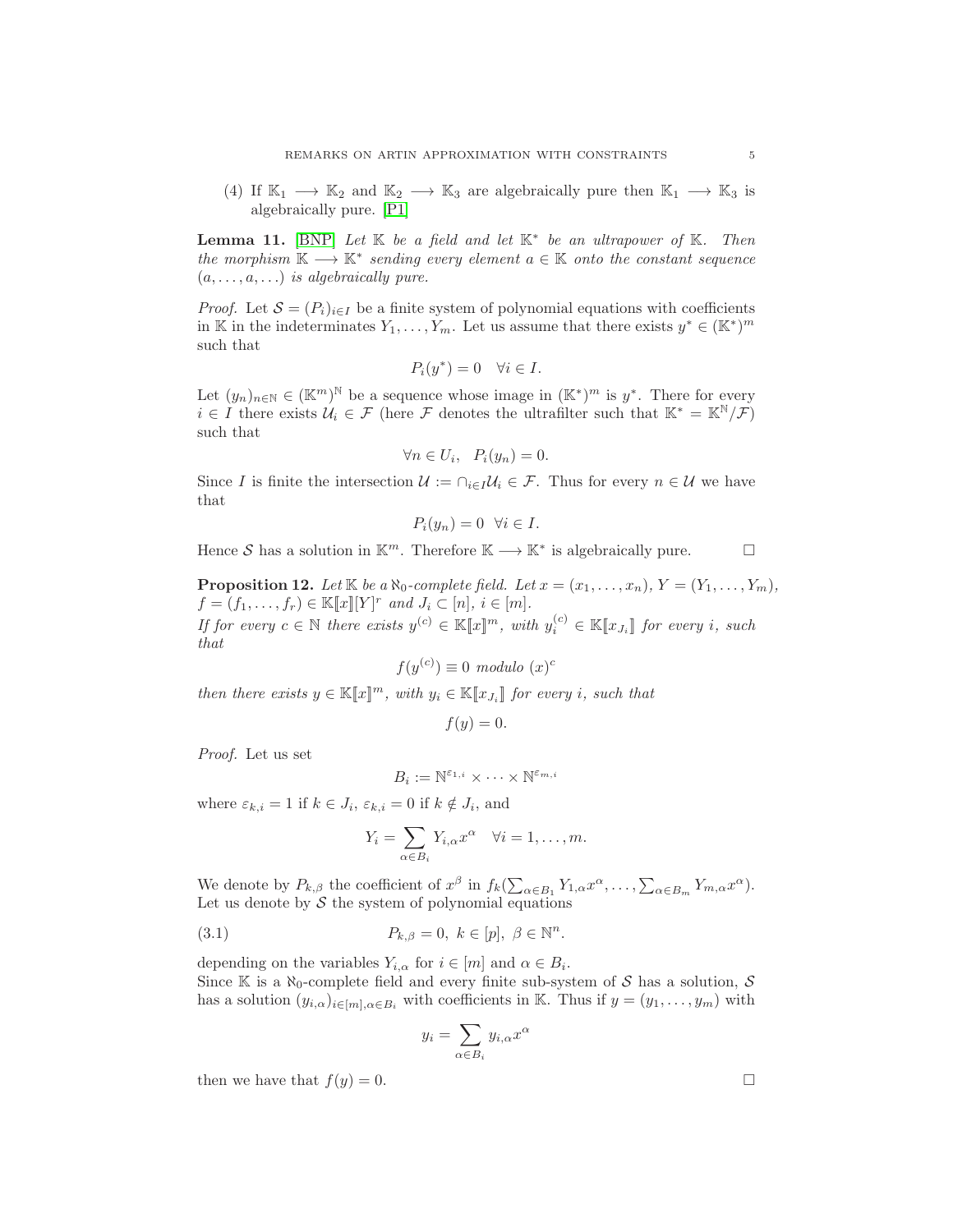Example 13. In [\[BDLD\]](#page-8-11) two examples are given that show that this statement is no longer true without the condition of  $\mathbb{K}$  being  $\aleph_0$ -complete: the first one is a system of polynomial equations over the algebraic closure of  $\mathbb{F}_p$  (see Example (i) p. 200 [\[BDLD\]](#page-8-11)) and the second one is an example of polynomial equations over Q (see Example (ii) p. 200 [\[BDLD\]](#page-8-11)).

<span id="page-5-0"></span>**Theorem 14.** Let  $K \subset K'$  be an algebraically pure field extension where  $K$  is  $\aleph_0$ complete. We set  $x = (x_1, \ldots, x_n)$  and  $f \in \mathbb{K}[\![x]\!] [Y]^r$ ,  $Y = (Y_1, \ldots, Y_m)$ . Assume that there exists a solution  $\hat{y} \in \mathbb{K}^{\prime}[\![x]\!]^m$  of  $f = 0$  such that

$$
\hat{y}_i \in \mathbb{K}'[\![x_{J_i}]\!]
$$

for some subsets  $J_i \subset [n], i \in [m]$ . Then there is a solution  $y \in K[x]^m$  of  $f = 0$ such that  $y_i \in \mathbb{K}[x_{J_i}]$  and  $\text{ord}(y_i) = \text{ord}(\hat{y}_i), i \in [m].$ 

*Proof.* Let us write  $\hat{y}_i = \sum_{\alpha \in B_i} \hat{y}_{i,\alpha} x^{\alpha}$  where  $B_i \subset \mathbb{N}^n$  denotes the support of  $\hat{y}_i$ . We have that

$$
f(\hat{y}) = 0 \iff f_k(\hat{y}) = 0 \quad \forall k = 1, ..., r
$$

$$
\iff \forall k, \ \forall \beta \in \mathbb{N}^n \text{ the coefficient of } x^\beta \text{ in } f_k(\hat{y}) \text{ is } 0
$$

Let us denote by  $P_{k,\beta}$  the coefficient of  $x^{\beta}$  in  $f_k$  after replacing each  $Y_i$  by the term  $\sum_{\alpha \in B_i} Y_{i,\alpha} x^{\alpha}$ , and let S be the system of equations

$$
P_{k,\beta} = 0 \quad \forall k \in \mathbb{N}, \ \forall \beta \in \mathbb{N}^n
$$

in the indeterminates  $Y_{i,\alpha}$  for  $i=1,\ldots,m$  and  $\alpha \in B_i$ . Since S has a solution in K' every finite sub-system of S has a solution in K' and, since  $K \longrightarrow K'$  is algebraically pure, every finite sub-system of  $S$  has a solution in K. Then, since K is a  $\aleph_0$ -complete field the system S has a solution  $(y_{i,\alpha})_{i\in[m],\alpha\in B_i}$  with coefficients in K. This means that if  $y = (y_1, \ldots, y_m)$  with

$$
y_i = \sum_{\alpha \in B_i} y_{i,\alpha} x^{\alpha}
$$

then  $f(y) = 0$ . Since  $B_i$  is the support of  $\hat{y}_i$ , the support of  $y_i$  is included in the support of  $\hat{y}_i$  for every i. In particular we have that  $\text{ord}(\hat{y}_i) \leq \text{ord}(y_i)$  for every i. Now let us assume moreover that  $\text{ord}(\hat{y}_i) = c_i$  and that, for every  $i = 1, \ldots, m$ ,  $\hat{y}_{i,\alpha_i} \neq 0$  with  $|\alpha_i| = c_i$  (here for  $\beta = (\beta_1, \ldots, \beta_n)$  we set  $|\beta| := \beta_1 + \cdots + \beta_n$ ). Then there exists, for  $i = 1, \ldots, m$ , an element  $\hat{z}_i \in \mathbb{K}'$  such that

<span id="page-5-2"></span>
$$
\hat{y}_{i,\alpha_i}\hat{z}_i=1, \ \forall i=1,\ldots,m.
$$

By adding the equations

(3.2) 
$$
Y_{i,\alpha_i} Z_i = 1, \ \forall i = 1, ..., m.
$$

to the system S we can suppose that there exists  $z_i \in \mathbb{K}$  for every i such that Equations [\(3.2\)](#page-5-2) are satisfied. Thus

$$
\mathrm{ord}(y_i)=c_i=\mathrm{ord}(\hat{y}_i)\ \ \forall i=1,\ldots,m
$$

and the theorem is proven.  $\Box$ 

<span id="page-5-1"></span>**Remark 15.** By Lemmas 5.1 and 5.2 [\[R\]](#page-8-3) every system  $\mathcal{T}$  of partial polynomial differential equations with coefficients in  $\mathbb{K}[\![x]\!]$  (with  $x = (x_1, \ldots, x_n)$ ) and indeterminates  $Y_1, \ldots, Y_m$ , provides a system S of polynomial equations with coefficients in  $\mathbb{K}[x][t]$  (with  $t = (t_1, \ldots, t_l)$ ) and indeterminates  $Y_1, \ldots, Y_m, Z_1, \ldots, Z_k$  such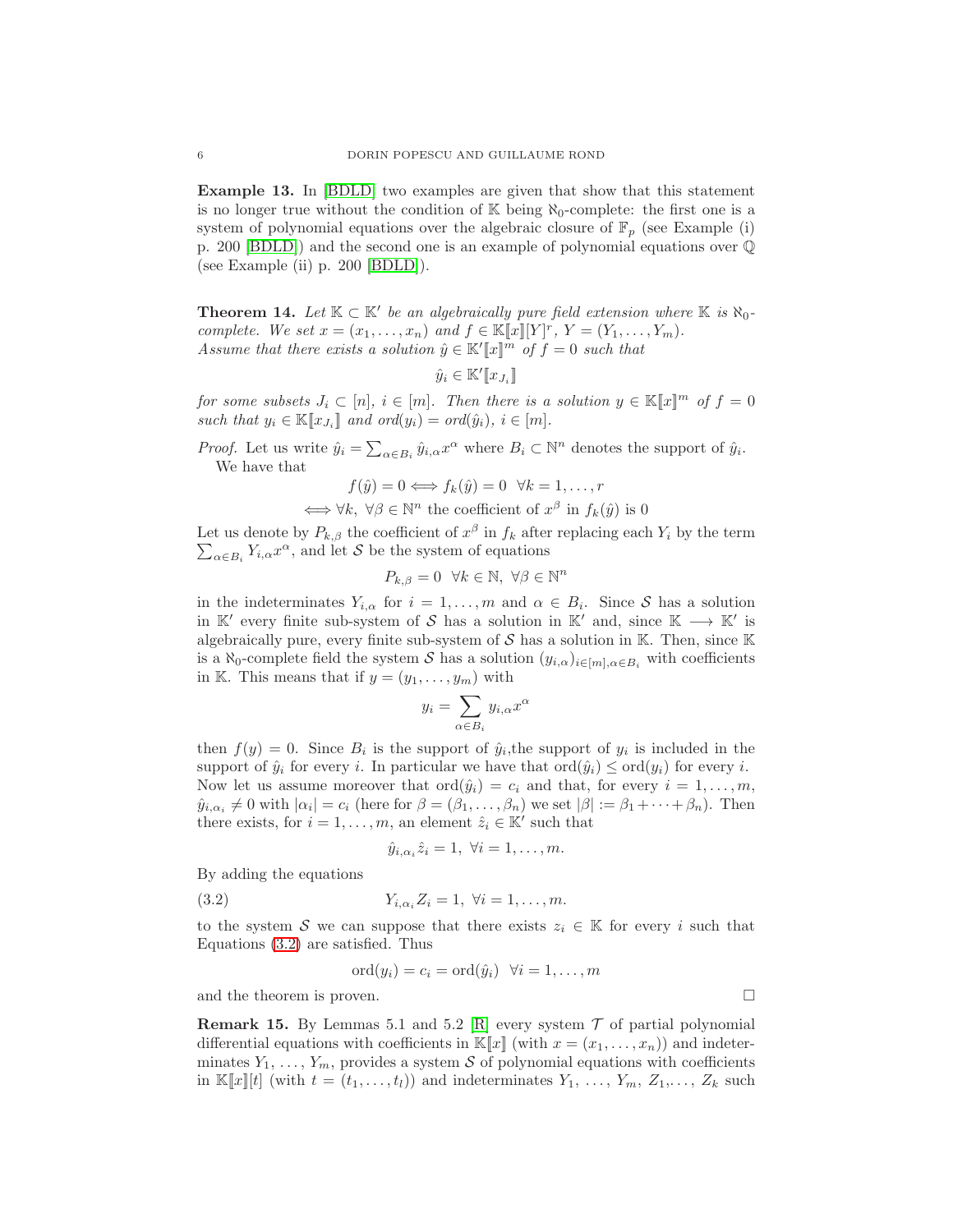that  $y \in \mathbb{K}[x]^m$  is a solution of  $\mathcal T$  if and only if there exists  $z \in \mathbb{K}[x,t]^k$  such that  $(y, z)$  is a solution of S and z satisfies some constraints conditions as in Proposition [12.](#page-4-0)

By Corollary 4.7 [\[DL\]](#page-8-12) there exists a system of partial differential equations  $\mathcal T$  defined over  $\overline{Q}$  having a solution whose components are in  $\mathbb{C}[[x]]$  but no solution whose components are in  $\overline{\mathbb{Q}}[x]^m$ . So it shows that there exists a system of polynomial equations S with coefficients in  $\overline{\mathbb{Q}}[x]$  which has no solution  $y \in \overline{\mathbb{Q}}[x]^m$  such that  $y_i \in \overline{\mathbb{Q}}[x_{J_i}]$  for every i for some  $J_i \subset [n]$ , but has a solution  $y' \in \mathbb{C}[x]^m$  such that  $y'_i \in \mathbb{C}[\![x_{J_i}]\!]$  for every *i*.

This shows that Theorem [14](#page-5-0) is no longer true in general if  $\mathbb{K}$  is not  $\aleph_0$ -complete. Moreover since this system  $S$  has a solution with coefficients in  $\mathbb C$  satisfying the constraints conditions and since  $\overline{\mathbb{Q}} \longrightarrow \mathbb{C}$  is algebraically pure, for every  $c \in \mathbb{N}$  there exists  $y^{(c)} \in \overline{\mathbb{Q}}[x]^m$  (satisfying the constraints conditions) such that  $f(y^{(c)}) \in (x)^c$ . But there is no  $y \in \overline{\mathbb{Q}}[x]^m$  (satisfying the constraints conditions) such that  $f(y) = 0$ . This also provides an example showing that Proposition [12](#page-4-0) is not true if  $\mathbb{k} = \overline{\mathbb{Q}}$ .

<span id="page-6-0"></span>**Corollary 16.** Let  $\mathbb{K}$  be a  $\aleph_0$ -complete field. Let us set  $x = (x_1, \ldots, x_n)$ ,  $f =$  $(f_1, \ldots, f_r) \in \mathbb{K}[\![x]\!][Y]^r$ ,  $Y = (Y_1, \ldots, Y_m)$  and  $J_i \subset [n], i \in [m]$ . Then there exists a map  $\nu : \mathbb{N}^m \to \mathbb{N}$  such that if  $y' = (y'_1, \ldots, y'_m), y'_i \in \mathbb{K}[[x_{J_i}]], i \in [m]$  satisfies  $f(y') \equiv 0 \text{ modulo } (x)^{\nu(c)}$  for some  $c = (c_1, \ldots, c_m) \in \mathbb{N}^m$  and  $\text{ord}(y'_i) = c_i, i \in [m]$ then there exists  $y_i \in \mathbb{K}[\![x_{J_i}]\!]$  for all  $i \in [m]$  such that  $y = (y_1, \ldots, y_m)$  is a zero of f and ord $(y_i) = c_i$  for all  $i \in [m]$ .

*Proof.* Let c be as above. For proof by contradiction suppose that for each  $q \in \mathbb{N}$ there exists  $\hat{y}_q \in \mathbb{K}[\![x]\!]^m$  with  $f(\hat{y}) \equiv 0$  modulo  $x^q$ ,  $\hat{y}_{q,i} \in \mathbb{K}[\![x_{J_i}]\!]$ ,  $\text{ord}(\hat{y}_{q,i}) = c_i$ , but there exists no solution  $y'$  in  $\mathbb{K}[\![x]\!]$  with  $y'_i \in \mathbb{K}[\![x_{J_i}]\!]$ ,  $\text{ord}(y'_i) = c_i$ . Then let us define  $y_i^* = [(y_{qi})_q] \in \mathbb{K}[\![x_{J_i}]\!]^*$ . So we have that  $f(y^*) \in \bigcap_q x^q \mathbb{K}[\![x]\!]^*$ . Set  $\bar{y} = y^*$ modulo  $\bigcap_q x^q \mathbb{K} [x]^*$  which corresponds to an element in  $\mathbb{K}^* [x]$  with  $f(\bar{y}) = 0$  (see Lemma 3.4 [\[BDLD\]](#page-8-11)),  $\text{ord}(\bar{y}_i) = c_i$  and  $\bar{y}_i \in \mathbb{K}^*[[x_{J_i}]]$ . By Lemma [11](#page-4-1) and Theorem [14](#page-5-0) there exists  $y \in \mathbb{K}[x]^m$  with  $f(y) = 0$ ,  $\text{ord}(y_i) = c_i$  and  $y_i \in \mathbb{K}[x_{J_i}]$ . We obtain a contradiction, so the theorem is true.

<span id="page-6-1"></span>Remark 17. In Example (iii) p. 201 [\[BDLD\]](#page-8-11) an example of a system of polynomial equations over  $\mathbb C$  with constraints is given for which the following is shown: there is no  $\nu \in \mathbb{N}$  such that if there exists  $\hat{y} \in \mathbb{C}[\![x]\!]^m$  with  $f(x, \hat{y}) \in (x)^{\nu}$  with the given constraints then there exists a solution  $y \in \mathbb{C}[x]$  of  $f = 0$  with same constraints and such that  $y \equiv \hat{y}$  modulo  $(x)$ .

### 4. Approximation for differential equations

<span id="page-6-2"></span>Corollary 18. Let  $\mathbb{K}$  be a  $\aleph_0$ -complete field. Let F be a system of polynomial equations in  $z_1, \ldots, z_q$  and some of their differentials  $\partial^{[j_1]} z_{i_1}/\partial x^{j_1}, \ldots, \partial^{[j_s]} z_{i_s}/\partial x^{j_s}$ ,  $i_1, \ldots, i_s \in [q],$  and  $j_1, \ldots, j_s \in \mathbb{N}^n$ , with coefficients in  $\mathbb{K}[x]$ . If  $F = 0$  has approximate solutions up to any order then  $F = 0$  has a solution with coefficients in  $\mathbb{K}[x].$ 

*Proof.* Exactly as in Remark [15,](#page-5-1) Lemmas 5.1 and 5.2  $|R|$  show that for such a system  $F = 0$  there is a system of polynomial equations  $G = 0$  with coefficients in  $\mathbb{K}[x][t]$  (with  $t = (t_1, \ldots, t_l)$ ) and indeterminates  $Y_1, \ldots, Y_m, Z_1, \ldots, Z_k$  such that  $y \in \mathbb{K}[x]^m$  is a solution of  $F = 0$  if and only if there is  $z \in \mathbb{K}[x, t]^k$  such that  $(y, z)$ is a solution of  $G = 0$  with constraints.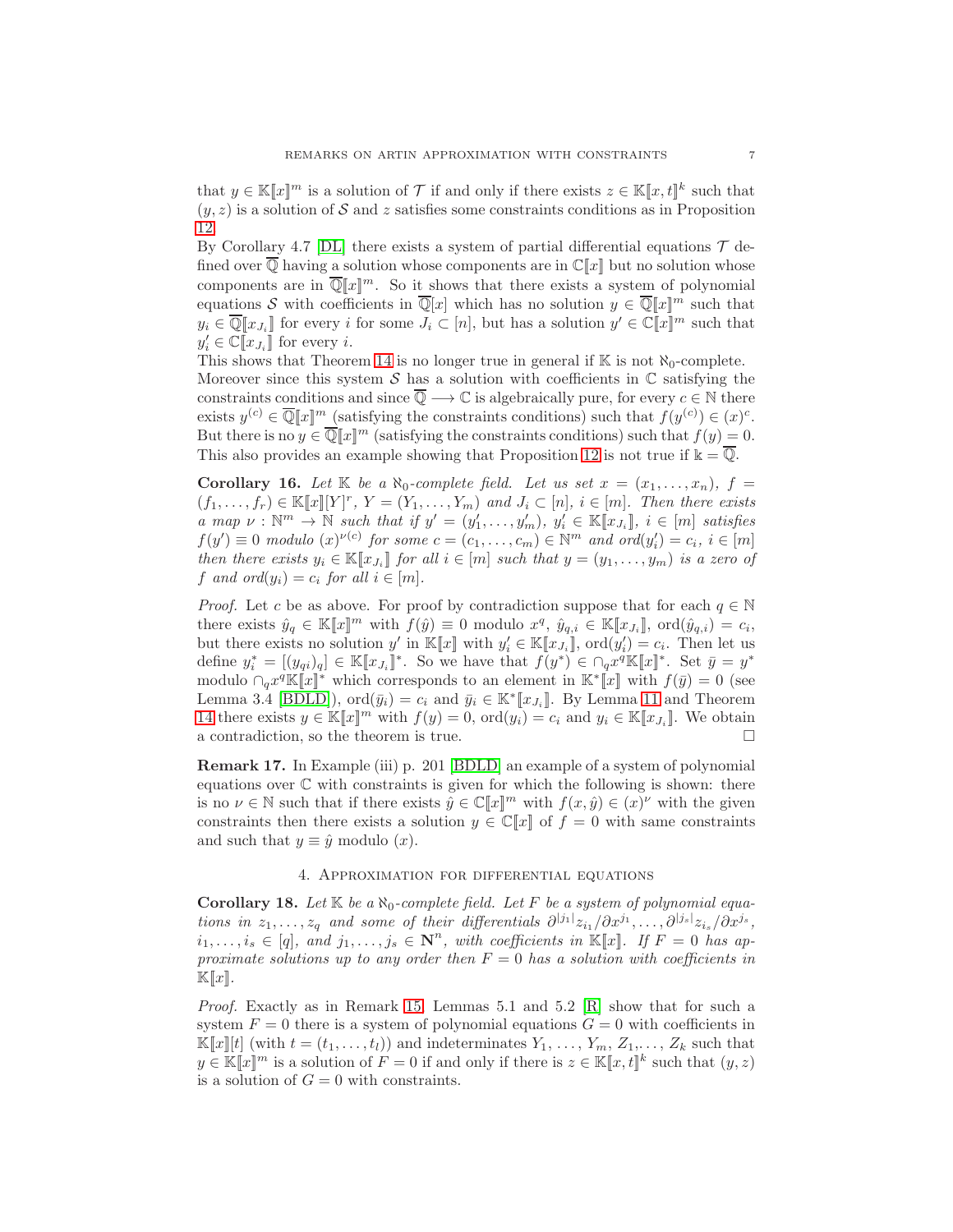Moreover  $y \in K[x]^m$  is an approximate solution of  $F = 0$  up to order c if and only if there is  $z \in \mathbb{K}[x,t]^k$  such that  $(y,z)$  is an approximate solution of  $G = 0$  up to degree c with constraints. This shows that Proposition [12](#page-4-0) implies Corollary [18.](#page-6-2)  $\Box$ 

Remark 19. This theorem has been proven in [\[DL\]](#page-8-12) in the case of a single indeterminate x under some different hypothesis on  $\mathbb{K}$ , namely  $\mathbb{K}$  has to be a characteristic zero field which is either algebraically closed, a real closed field or a Henselian valued field. Still in [\[DL\]](#page-8-12) they remark that this theorem is quite easy to prove when  $\mathbb{K} = \mathbb{C}.$ 

Again in [\[DL\]](#page-8-12) is given an example of a system of partial differential equations with coefficients in  $\mathbb{R}[x_1, \ldots, x_n]$  for  $n \geq 2$  having approximate solution up to any degree, but no exact solution (see Corollary 4.10 [\[DL\]](#page-8-12)). And Corollary 4.7 [\[DL\]](#page-8-12) provides an analogous example in the case where  $\mathbb{K} = \overline{\mathbb{Q}}$ . These examples show that the univariate case and the case of several variables  $x$  are different.

<span id="page-7-4"></span>Corollary 20. Let  $\mathbb{K}$  be a  $\aleph_0$ -complete field. Let F be a system of differential equations in  $z_1, \ldots, z_q$  and some of their differentials  $\partial^{[j_1]} z_{i_1}/\partial x^{j_1}, \ldots, \partial^{[j_s]} z_{i_s}/\partial x^{j_s}$ ,  $i_1, \ldots, i_s \in [q],$  and  $j_1, \ldots, j_s \in \mathbb{N}^n$  with coefficients in  $\mathbb{K}[\![x]\!]$ . Then there exists a  $map \tau : \mathbf{N}^{q+s} \to \mathbf{N}$  such that if  $z' = (z'_1, \ldots, z'_q)$ , satisfies

$$
F(z',\partial^{|j_1|}z'_{i_1}/\partial x^{j_1},\ldots,\partial^{|j_s|}z_{i_s}/\partial x^{j_s})\equiv 0 \text{ modulo } (x)^{\tau(c)}
$$

for some  $c = (c_1, ..., c_q, c_{i_1, j_1}, ..., c_{i_s, j_s}) \in \mathbb{N}^{q+s}$  and  $\text{ord}(z_i') = c_i, i \in [q],$ 

$$
ord\left(\frac{\partial^{|j_k|} z'_{i_k}}{\partial x^{j_k}}\right) = c_{i_k,j_k},
$$

 $k \in [s]$  then there exists  $z = (z_1, \ldots, z_q) \in \mathbb{K}[\![x]\!]^q$  a solution of F together with its corresponding differentials such that ord $(z_i) = c_i$  for all  $i \in [q]$  and

$$
ord\left(\frac{\partial^{|j_k|} z_{i_k}}{\partial x^{j_k}}\right) = c_{i_k,j_k}, \quad k \in [s].
$$

*Proof.* Let  $f \in \mathbb{K}[[x]][Y]^r$ ,  $Y = (Y_1, \ldots, Y_m)$ ,  $m > q+s$  be the transformation of F in an algebraic system of equations with constraints as done in the proof of Corollary [18.](#page-6-2) Assume that  $z_i$  corresponds to  $Y_i$  and  $\partial^{j_{jk}} z_{i_k}/\partial x^{j_k}$  corresponds to  $Y_{q+k}$ . Then applying Corollary [16](#page-6-0) to f we get a function  $\tau : \mathbf{N}^{q+s} \to \mathbf{N}$  which works also in our case  $F$ .

Acknowledgements: We thank the referee of their relevant and helpful comments.

This work has been partially elaborated in the frame of the International Research Network ECO-Math.

#### **REFERENCES**

- <span id="page-7-0"></span>[Ar1] M. Artin, Algebraic approximation of structures over complete local rings, Publ. Math. IHES, **36**, (1969), 23-58.
- <span id="page-7-1"></span>[Ar2] M. Artin, Algebraic spaces, Yale Mathematical Monographs, 3. Yale University Press, New Haven, Conn.-London, 1971.
- <span id="page-7-3"></span>[BNP] S. Basarab, V. Nica, D. Popescu, Approximation properties and existential completeness for ring morphisms, Manuscripta Math., 33, (1980/81), no. 3-4, 227-282.
- <span id="page-7-2"></span>[Be] J. Becker, A counterexample to Artin approximation with respect to subrings, Math. Ann., 230, (1977), 195-196.